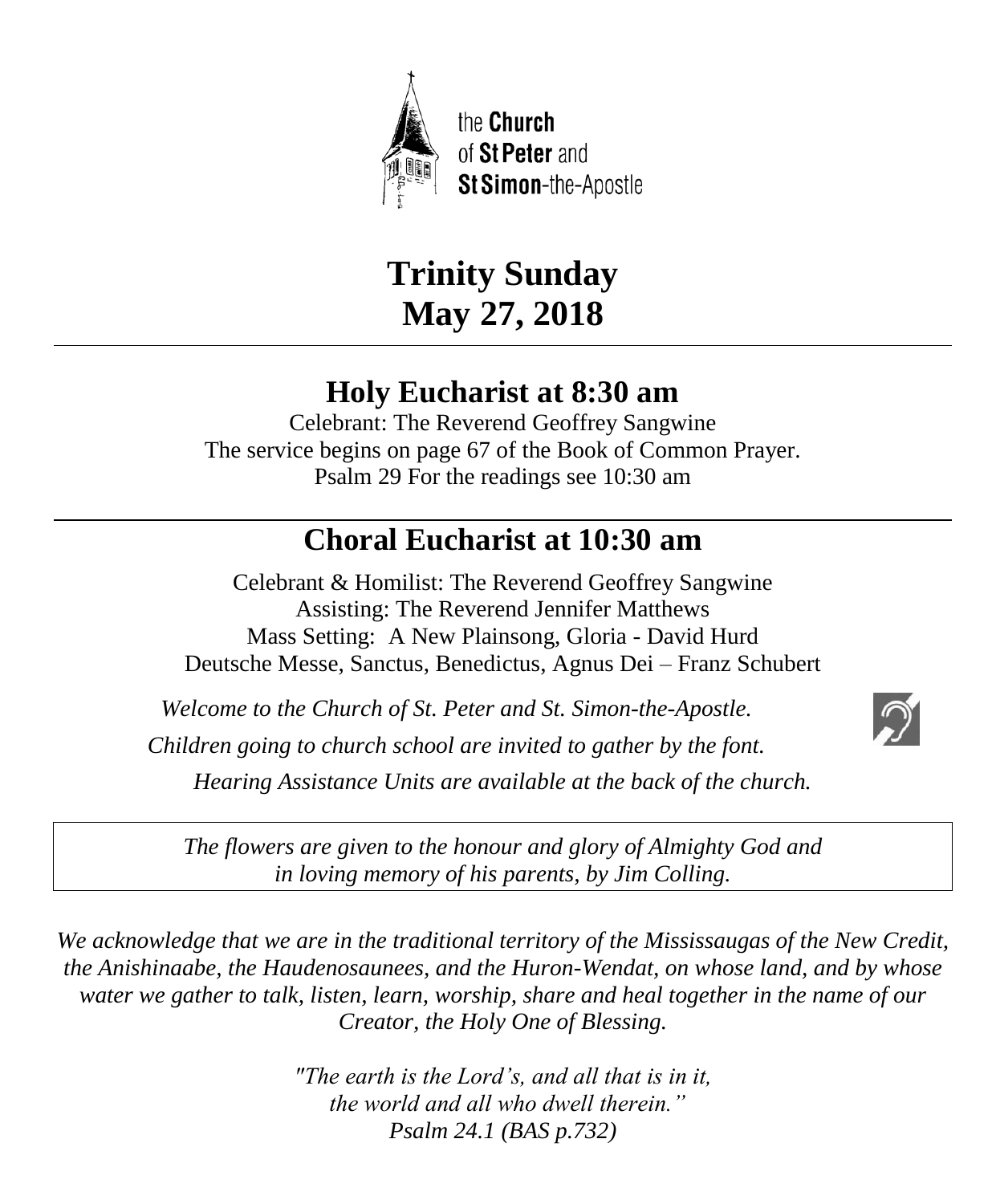#### **The Gathering of the Community**

#### **Processional Hymn 513** *Guide My Feet*

*Celebrant* The grace of our Lord Jesus Christ, and the love of God, and the fellowship of the Holy Spirit, be with you all.

*All* **And also with you.**

*Celebrant* Almighty God,

*All* **to you all hearts are open, all desires known, and from you no secrets are hidden. Cleanse the thoughts of our hearts by the inspiration of your Holy Spirit, that we may perfectly love you, and worthily magnify your holy name; through Christ our Lord. Amen.**

**Hymn 1** *Holy, Holy, Holy, Lord God Almighty* NICAEA

#### **Collect of the Day**

*Celebrant* Father, we praise you: through your Word and Holy Spirit you created all things. You reveal your salvation in all the world by sending to us Jesus Christ, the Word made flesh. Through your Holy Spirit you give us a share in your life and love. Fill us with the vision of your glory, that we may always serve and praise you, Father, Son, and Holy Spirit, one God, for ever and ever. **Amen.**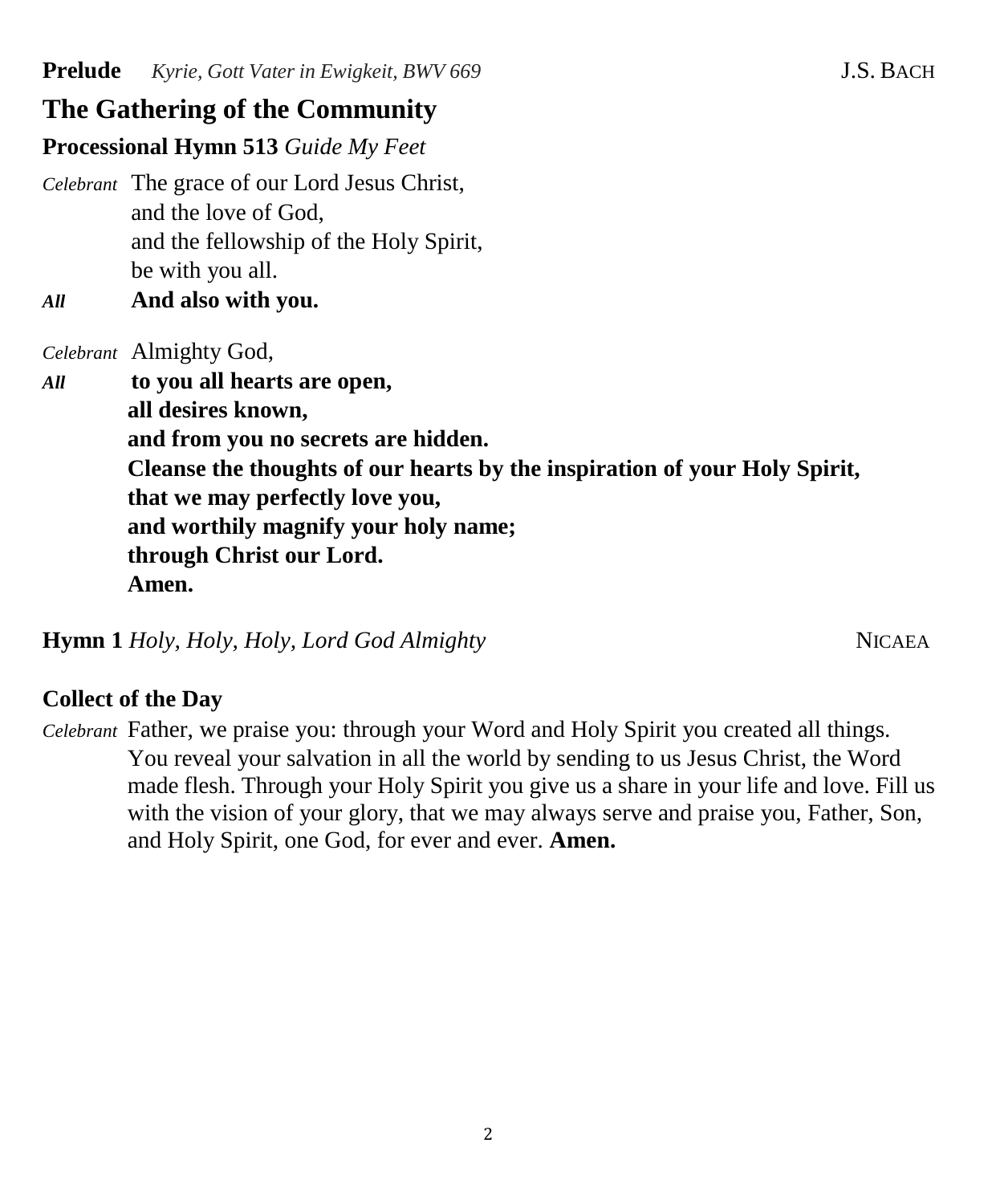#### **Proclamation of the Word**

#### **First Lesson** *Isaiah 6.1–8 Read by Colin Bird*

*Reader:* A reading from the Book of Isaiah.

In the year that King Uzziah died, I saw the Lord sitting on a throne, high and lofty; and the hem of his robe filled the temple. Seraphs were in attendance above him; each had six wings: with two they covered their faces, and with two they covered their feet, and with two they flew. And one called to another and said: 'Holy, holy, holy is the Lord of hosts; the whole earth is full of his glory.' The pivots on the thresholds shook at the voices of those who called, and the house filled with smoke. And I said: 'Woe is me! I am lost, for I am a man of unclean lips, and I live among a people of unclean lips; yet my eyes have seen the King, the Lord of hosts!' Then one of the seraphs flew to me, holding a live coal that had been taken from the altar with a pair of tongs. The seraph touched my mouth with it and said: 'Now that this has touched your lips, your guilt has departed and your sin is blotted out.' Then I heard the voice of the Lord saying, 'Whom shall I send, and who will go for us?' And I said, 'Here am I; send me!'

*Reader* The word of the Lord *All* **Thanks be to God.**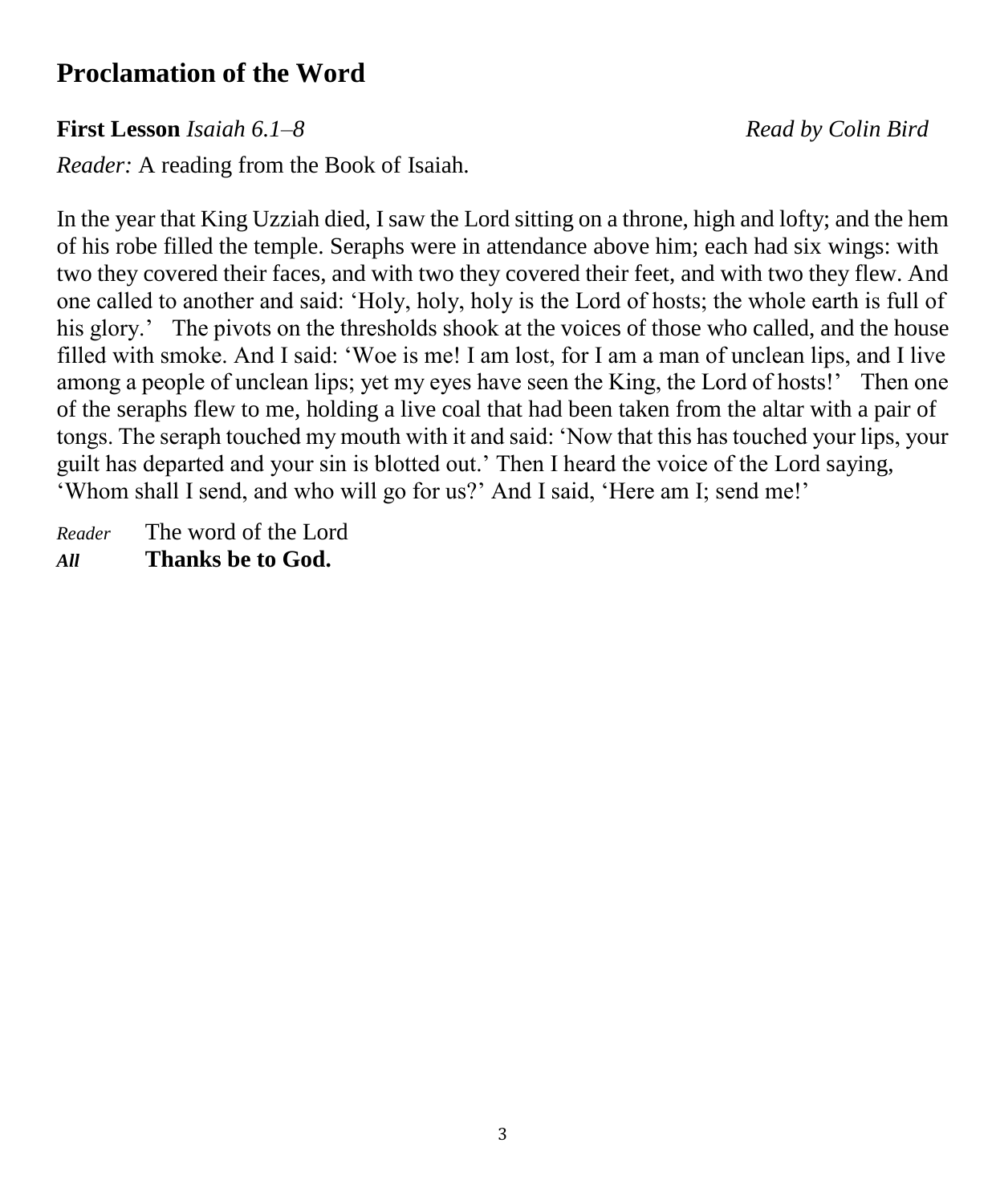**Psalm 29**



 $<sup>1</sup>$  Ascribe unto the Lord, 'O ye ' mighty, /</sup> ascribe unto the ' Lord ' worship and ' strength.  $2^2$  Give unto the Lord the honour ' due un-to his ' Name; / worship the ' Lord with ' holy ' worship. <sup>3</sup> The voice of the Lord is up'on the 'waters; / it is the glorious God that maketh the thunder, even the ' Lord up-on ' many ' waters. <sup>4</sup> The voice of the Lord is mighty in 'oper'ation; / the voice of the 'Lord  $\cdot$  is a ' glorious ' voice. <sup>5</sup> The voice of the Lord ' breaketh the ' cedar-trees; / yea, the Lord ' breaketh the ' cedars of ' Lebanon.  $6$  He maketh Lebanon to 'skip  $\cdot$  like a 'calf, / and 'Siri-on ' like  $a \cdot$  young ' ox. <sup>7</sup> The voice of the Lord divideth the flames of fire; the voice of the Lord ' shaketh the ' wilderness; / yea, the Lord shaketh the ' wilder'ness of ' Kadesh.  $8<sup>8</sup>$  The voice of the Lord maketh the hinds to bring forth young, and strippeth ' bare the ' forests: / in his temple doth ' every  $\cdot$  thing ' speak  $\cdot$  of his ' honour. <sup>9</sup> The Lord sitteth a'bove the ' water-flood, / and the Lord re'maineth a ' King for ' ever.  $10$  The Lord shall give strength ' unto his ' people; / the Lord shall give his ' people the ' blessing of ' peace. Glory be to the Father, and ˈ to the ˈ Son /

and ˈ to the ˈ Holy ˈ Ghost;

As it was in the beginning, is now and ˈ ever ˈ shall be / world without ' end. A'—'men.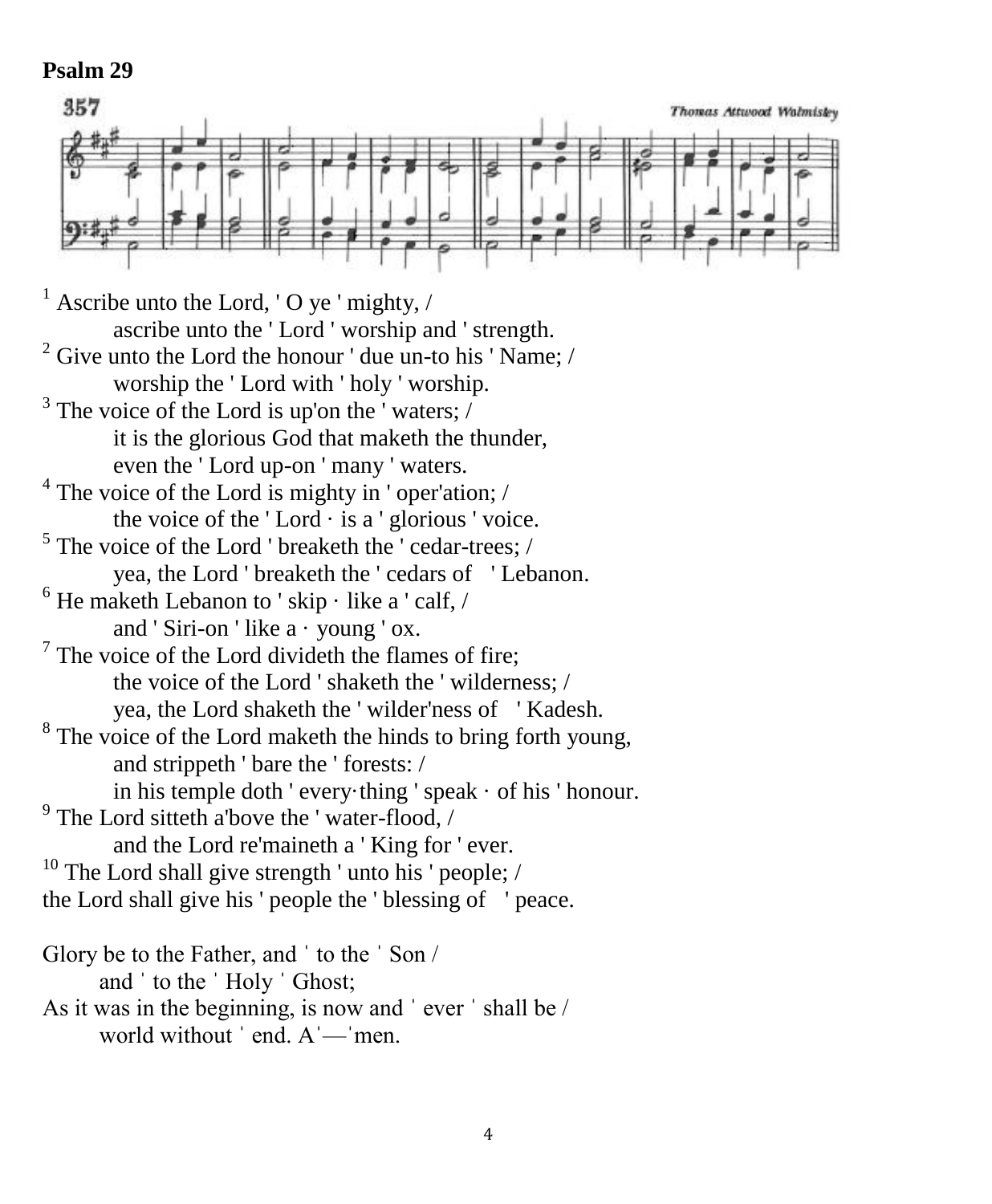#### **Second Lesson** *Romans 8.12–17 Read by Vanessa Scott*

*Reader* A reading from Paul's Epistle to the Romans.

So then, brothers and sisters, we are debtors, not to the flesh, to live according to the flesh— for if you live according to the flesh, you will die; but if by the Spirit you put to death the deeds of the body, you will live. For all who are led by the Spirit of God are children of God. For you did not receive a spirit of slavery to fall back into fear, but you have received a spirit of adoption. When we cry, 'Abba! Father!' it is that very Spirit bearing witness with our spirit that we are children of God, and if children, then heirs, heirs of God and joint heirs with Christ—if, in fact, we suffer with him so that we may also be glorified with him.

*Reader* The word of the Lord. *All* **Thanks be to God.**



#### **The Holy Gospel** *John 3.1–17*

*Celebrant* The Lord be with you

*All* **And also with you.**

*Celebrant* The Holy Gospel of our Lord Jesus Christ according to St. John.

#### *All* **Glory to you, Lord Jesus Christ.**

Now there was a Pharisee named Nicodemus, a leader of the Jews. He came to Jesus by night and said to him, 'Rabbi, we know that you are a teacher who has come from God; for no one can do these signs that you do apart from the presence of God.' Jesus answered him, 'Very truly, I tell you, no one can see the kingdom of God without being born from above.' Nicodemus said to him, 'How can anyone be born after having grown old? Can one enter a second time into the mother's womb and be born?' Jesus answered, 'Very truly, I tell you, no one can enter the kingdom of God without being born of water and Spirit. What is born of the flesh is flesh, and what is born of the Spirit is spirit. Do not be astonished that I said to you, "You must be born from above." The wind blows where it chooses, and you hear the sound of it, but you do not know where it comes from or where it goes. So it is with everyone who is born of the Spirit.'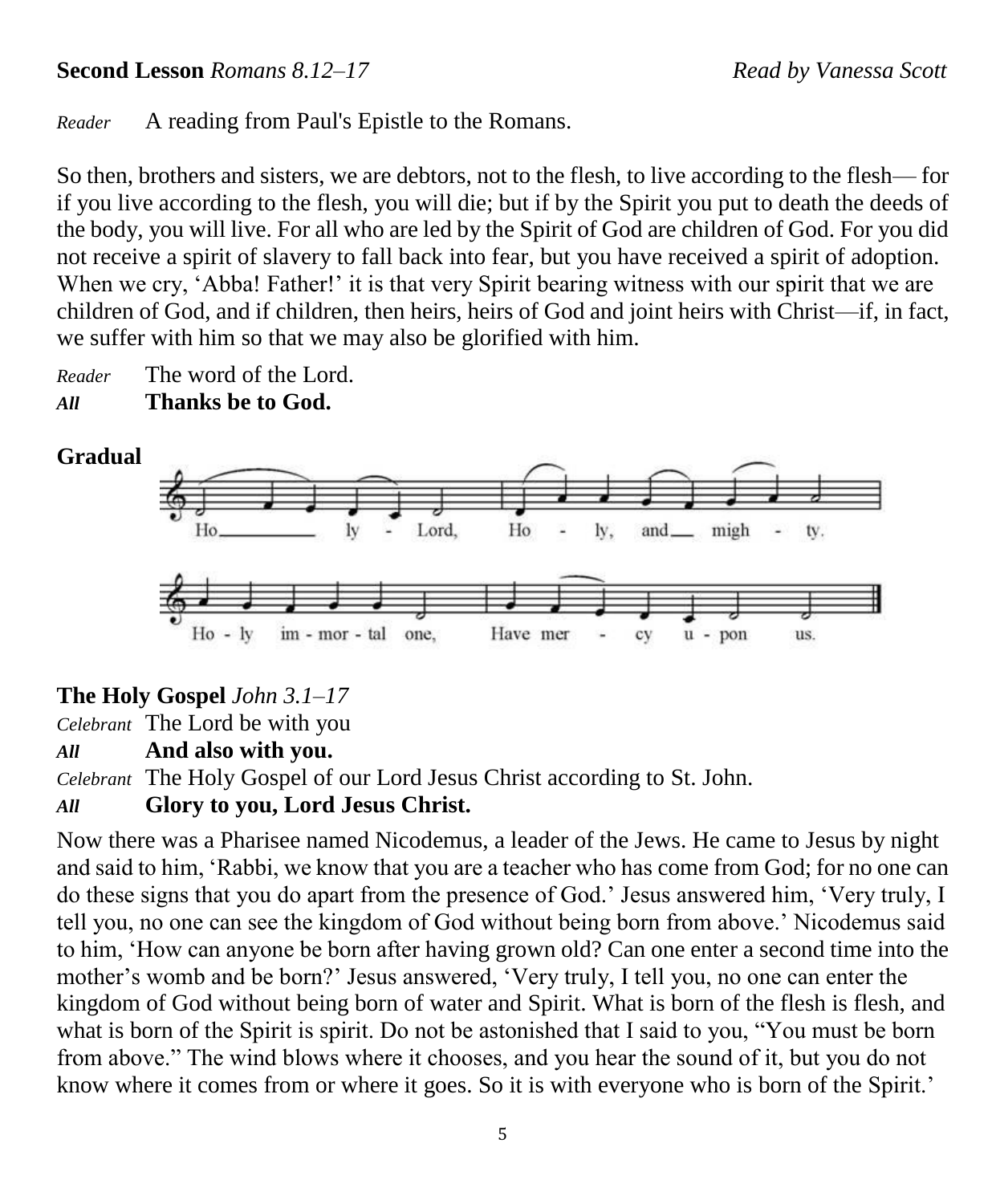Nicodemus said to him, 'How can these things be?' Jesus answered him, 'Are you a teacher of Israel, and yet you do not understand these things? 'Very truly, I tell you, we speak of what we know and testify to what we have seen; yet you do not receive our testimony. If I have told you about earthly things and you do not believe, how can you believe if I tell you about heavenly things? No one has ascended into heaven except the one who descended from heaven, the Son of Man. And just as Moses lifted up the serpent in the wilderness, so must the Son of Man be lifted up, that whoever believes in him may have eternal life. 'For God so loved the world that he gave his only Son, so that everyone who believes in him may not perish but may have eternal life. 'Indeed, God did not send the Son into the world to condemn the world, but in order that the world might be saved through him.

*Celebrant* The Gospel of Christ.

#### *All* **Praise to you, Lord Jesus Christ.**

#### **Sermon**

#### **Nicene Creed**

*Celebrant* I believe in one God,

*All* **the Father almighty, maker of heaven and earth, and of all things visible and invisible; and in one Lord Jesus Christ, the only-begotten Son of God, begotten of the Father before all worlds, God, of God; Light, of Light; very God, of very God; begotten, not made; being of one substance with the Father; through whom all things were made: who for us and for our salvation came down from heaven, and was incarnate by the Holy Ghost of the Virgin Mary, and was made man, and was crucified also for us under Pontius Pilate. He suffered and was buried, and the third day he rose again, according to the scriptures, and ascended into heaven, and sitteth on the right hand of the Father. And he shall come again with glory to judge both the quick and the dead: whose kingdom shall have no end. And I believe in the Holy Ghost, the Lord, the giver of life, who proceedeth from the Father and the Son, who with the Father and the Son together is worshipped and glorified, who spake by the prophets. And I believe one, holy, catholic, and apostolic Church. I acknowledge one baptism for the remission of sins. And I look for the resurrection of the dead, and the life of the world to come. Amen.**

**Prayers of the People** *Please kneel or stand, as able. Led by Rees Pepperell*

#### **Anointing and Laying on of Hands for Healing**

*Celebrant* Holy Scripture teaches us that in acts of healing and restoration our Lord Jesus and his disciples laid hands on the sick and anointed them. By so doing they made known the healing power and presence of God. Pray that as we follow our Lord's example, we may know his unfailing love.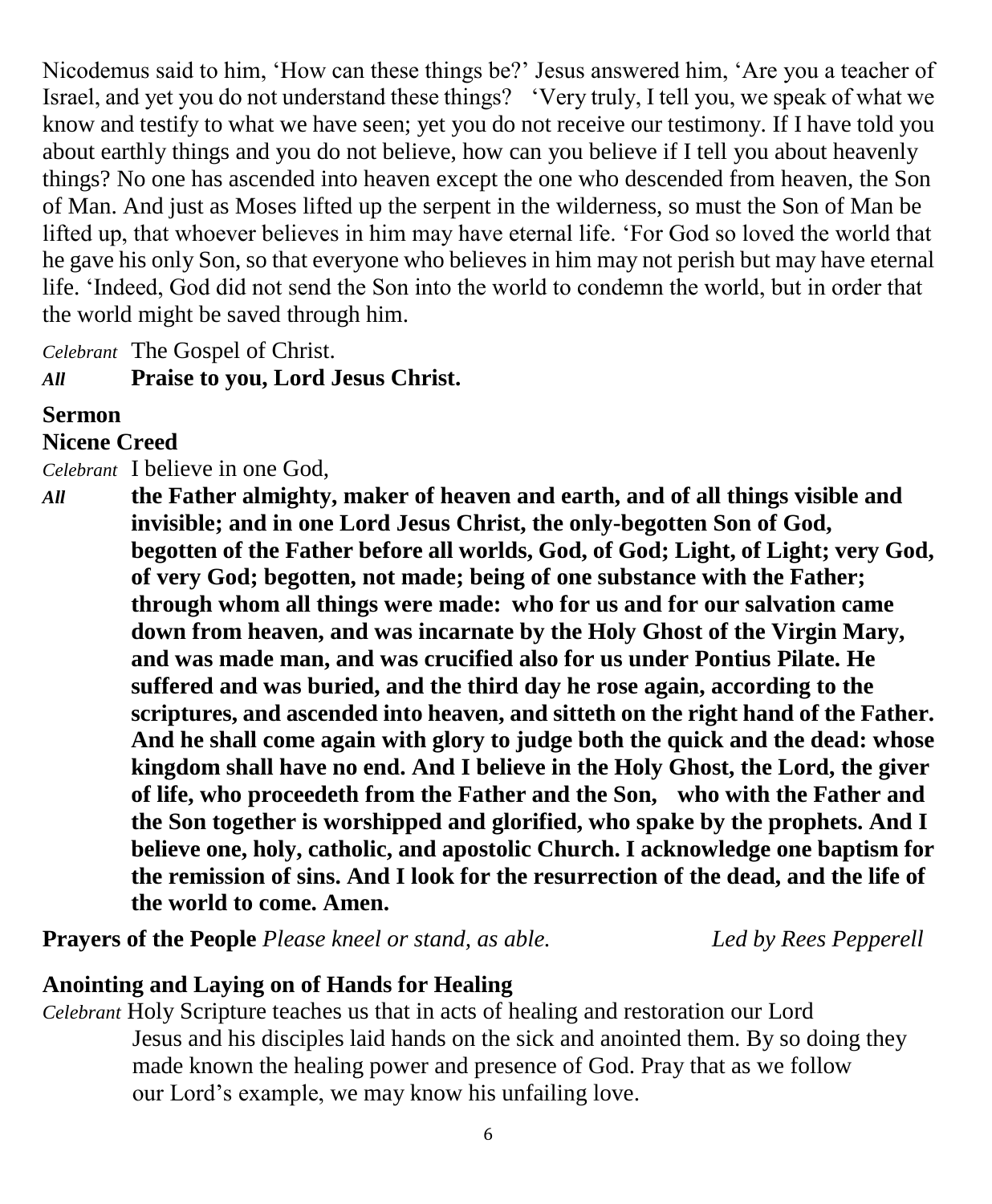*Those who would like to be anointed are invited at this time to the St. Peter's altar at the south side of the church.*

#### **Hymn 578** *O Healing River*

#### **Confession and Absolution**

*The Celebrant invites the confession of sin. Then is said: Celebrant* Most merciful God, *All* **We confess that we have sinned against you in thought, word and deed,**

**by what we have done and by what we have left undone. We have not loved you with our whole heart; we have not loved our neighbours as ourselves. We are truly sorry and we humbly repent. For the sake of your Son, Jesus Christ, have mercy on us and forgive us, that we may delight in your will and walk in your ways, to the glory of your name. Amen.** *The Absolution is pronounced.*

#### **The Peace**

*Celebrant* The peace of the Lord be always with you.

*All* **And also with you.**

*We invite you to share a sign of peace with those near you – a handshake, slight bow or other form of greeting. Please respect the wishes of those who prefer not to shake hands.*

### **Celebration of the Eucharist**

**Hymn 326** *Bright the Vision That Delighted* **REDHEAD NO. 46** 

## **Prayer over the Gifts & Great Thanksgiving**

*Celebrant* Living God, receive all we offer you this day. Grant that hearing your word and responding to your Spirit, we may share in your divine life. We ask this in the name of Jesus Christ the Lord. **Amen.**

*Celebrant* The Lord be with you.

*All* **And also with you.**

*Celebrant* Lift up your hearts.

*All* **We lift them to the Lord.**

*Celebrant* Let us give thanks to the Lord our God.

- *All* **It is right to give our thanks and praise.**
- *Celebrant* Blessed are you, gracious God, creator of heaven and earth; we give you thanks and praise, because, in the mystery you disclose to us, you reveal your glory as the glory of your Son and the Holy Spirit: three persons equal in majesty, undivided in splendour, yet one Lord, one God, ever to be adored in your everlasting glory. Therefore with all the company of heaven we raise our voices to proclaim the glory of your name.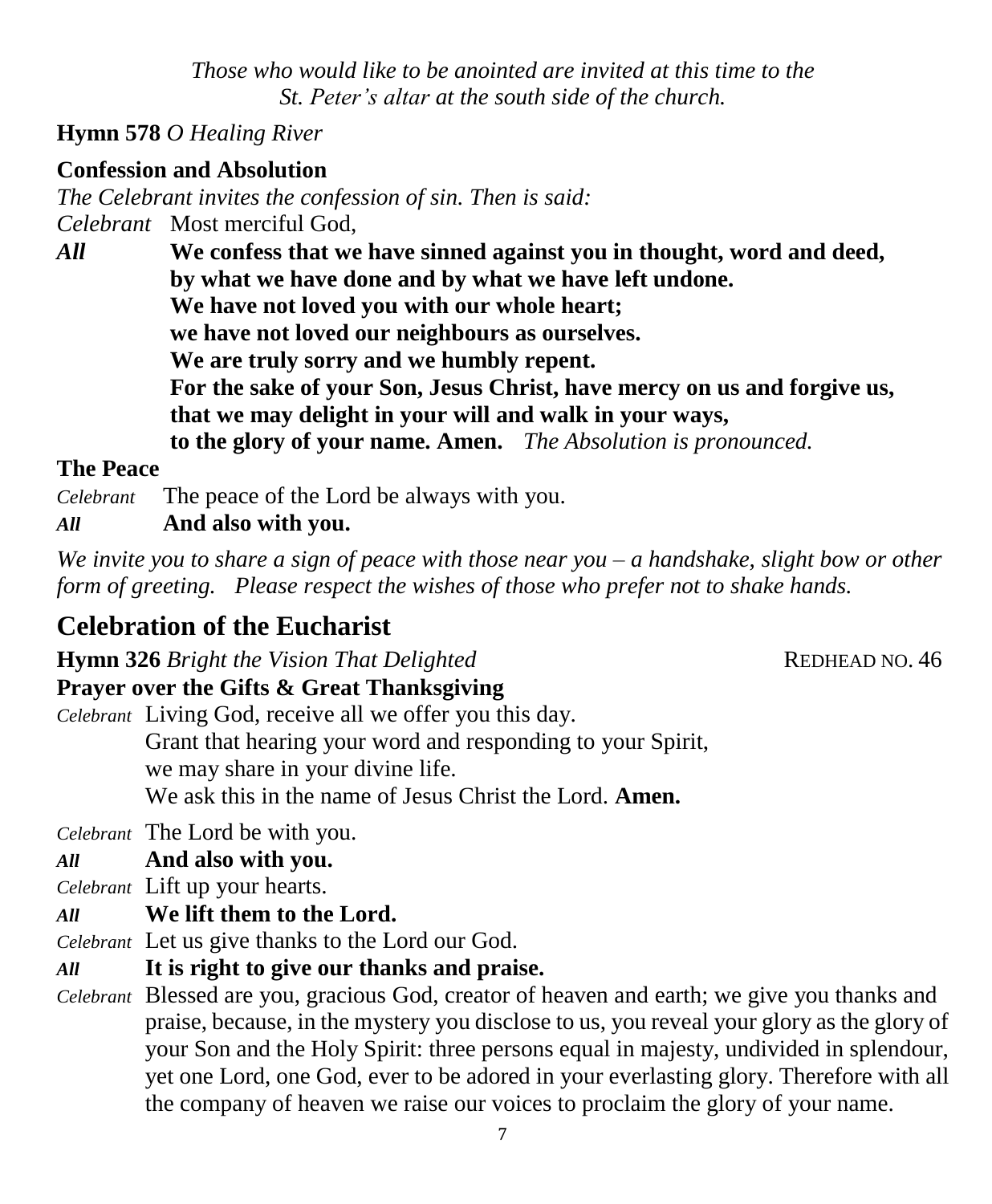*All* **Holy, holy, holy Lord,** (CP 735) **God of power and might, heaven and earth are full of your glory. Hosanna in the highest. Blessed is he who comes in the name of the Lord. Hosanna in the highest.**

*Celebrant* We give thanks to you, Lord our God, for the goodness and love you have made known to us in creation; in calling Israel to be your people; in your Word spoken through the prophets; and above all in the Word made flesh, Jesus your Son. For in these last days you sent him to be incarnate from the Virgin Mary, to be the Saviour and Redeemer of the world. In him, you have delivered us from evil, and made us worthy to stand before you. In him, you have brought us out of error into truth, out of sin into righteousness, out of death into life. On the night he was handed over to suffering and death, a death he freely accepted, our Lord Jesus Christ took bread; and when he had given thanks to you, he broke it, and gave it to his disciples, and said, " Take, eat: this is my body which is given for you. Do this for the remembrance of me." After supper he took the cup of wine; and when he had given thanks, he gave it to them, and said, "Drink this, all of you: this is my blood of the new covenant, which is shed for you and for many for the forgiveness of sins. Whenever you drink it, do this for the remembrance of me." Therefore, Father, according to his command,

#### *All* **we remember his death, we proclaim his resurrection, we await his coming in glory;**

*Celebrant* and we offer our sacrifice of praise and thanksgiving to you, Lord of all; presenting to you, from your creation, this bread and this wine. We pray you, gracious God, to send your Holy Spirit upon these gifts, that they may be the sacrament of the body of Christ and his blood of the new covenant. Unite us to your Son in his sacrifice, that we, made acceptable in him, may be sanctified by the Holy Spirit. In the fullness of time, reconcile all things in Christ, and make them new, and bring us to that city of light where you dwell with all your sons and daughters; through Jesus Christ our Lord, the firstborn of all creation, the head of the Church, and the author of our salvation; by whom, and with whom, and in whom, in the unity of the Holy Spirit, all honour and glory are yours, almighty Father, now and for ever.**Amen.**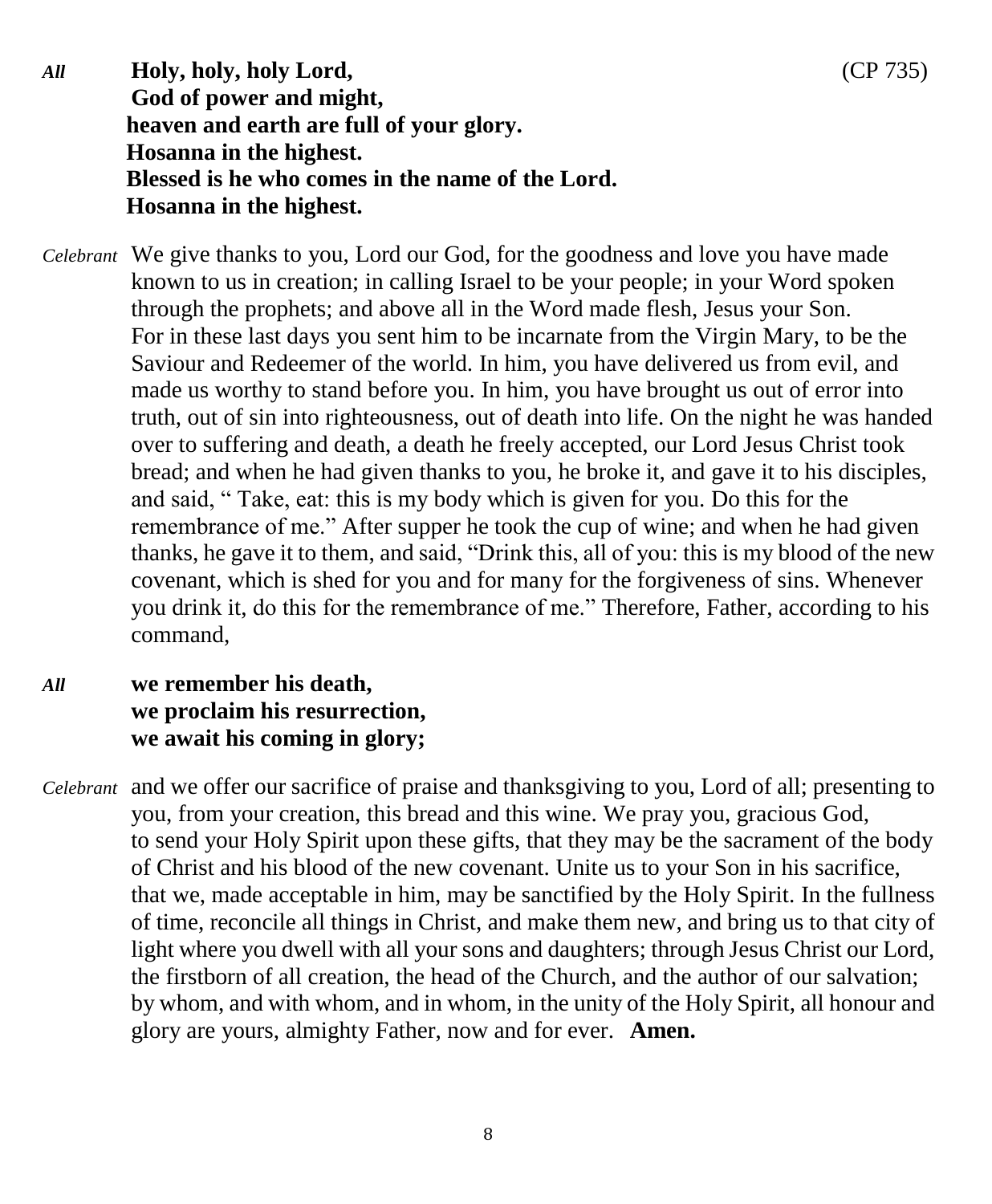#### **Lord's Prayer**



#### **Breaking of the Bread**

*Celebrant* "I am the bread which has come down from heaven," says the Lord.

*All* **Give us this bread for ever.**

*Celebrant* "I am the vine, you are the branches."

- *All* **May we dwell in him, as he lives in us.**
- *Celebrant* The gifts of God for the People of God.
- *All* **Thanks be to God.**

#### **Agnus Dei** CP #747

*All* **Jesus, Lamb of God, have mercy upon us. Jesus, bearer of our sins, have mercy upon us. Jesus, redeemer, redeemer of the world, give us your peace, give us your peace.**

#### **Holy Communion**

*All baptized Christians are welcome to receive Communion.*

*Please do not dip the consecrated bread into the wine - Drinking from the chalice is considered safe from the point of view of public health. You are also welcome to receive only the bread, if you prefer. Indicate this by holding your arms crossed over your chest as the chalice passes; this is also a way to receive a blessing rather than communion. Gluten-free communion wafers are available – please let the administering priest know.*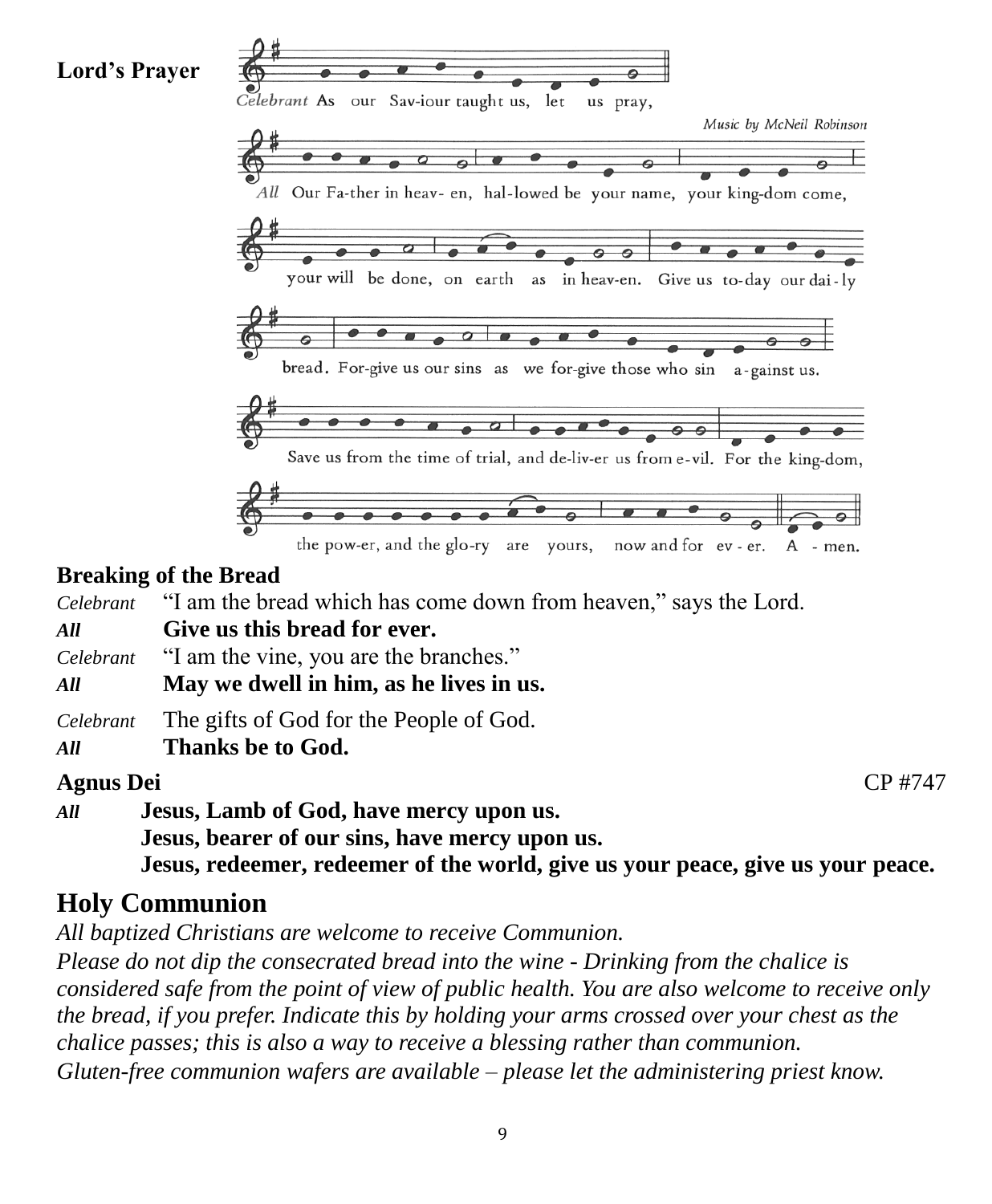**Hymn 255** *Eternal God, Your Love's Tremendous Glory* **HIGHWOOD Motet** *Down to the River to Pray* **ARR. MARCELLO NOIA ARR. MARCELLO NOIA** 

*As I went down in the river to pray Studying about that good old way And who shall wear the starry crown Good Lord, show me the way!* 

*O sisters, let's go down, Let's go down, come on down O sisters, let's go down Down in the river to pray. As I went down ….*

*O brothers, let's go down….*

*O fathers, let's go down….*

*O sinners, let's go down …*

#### **Prayer after Communion** *Please stand.*

*Celebrant* Almighty and eternal God, may we who have received this Eucharist worship you in all we do, and proclaim the glory of your majesty. We ask this in the name of Jesus Christ the Lord. **Amen.**

*Celebrant* Glory to God,

*All* **whose power, working in us, can do infinitely more than we can ask or imagine. Glory to God from generation to generation, in the Church and in Christ Jesus, for ever and ever. Amen.**

#### **Blessing**

**Announcements** *Please be seated.*

**Hymn 560** *God Whose Almighty Word* **MOSCOW** 

#### **Dismissal**

*Celebrant* Go in peace to love and serve the Lord. Alleluia. *All* **Thanks be to God. Alleluia.**

**Postlude** *Triple Fugue in E flat* **J.S.BACH**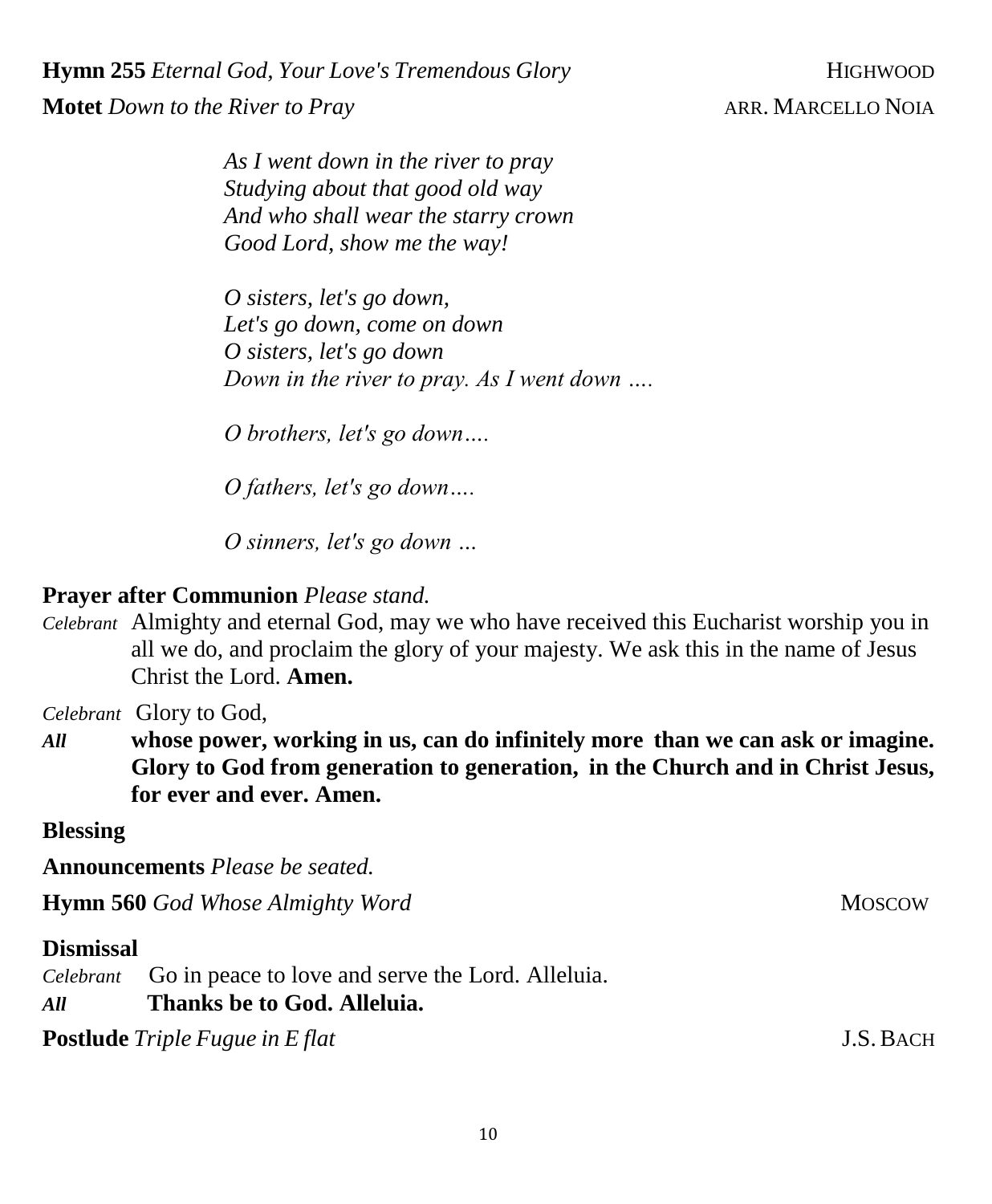**Note About Music** Today's postlude, Bach's Triple fugue in E♭ major BWV 552/2 which ends his Clavier-Übung III has become known in English-speaking countries as the "St. Anne" because of the first theme's resemblance to the St. Anne hymn O God, Our Help in Ages Past, a hymn that would have been unknown to Bach. A fugue in three sections of 36 bars, 45 bars and 36 bars, with each section a separate fugue on a different theme. The number three is pervasive and has been understood to represent the Trinity. Albert Schweitzer describes the The triple fugue as follows:

... is a symbol of the Trinity. The same theme recurs in three connected fugues, but each time with another personality. The first fugue is calm and majestic, with an absolutely uniform movement throughout; in the second the theme seems to be disguised, and is only occasionally recognizable in its true shape, as if to suggest the divine assumption of an earthly form; in the third, it is transformed into rushing semiquavers (eighth notes) as if the Pentacostal wind were coming roaring from heaven. .

The number three, however, occurs many other times: in the number of flats of the key signature; in the number of sections; and in the number of bars in each section, each a multiple of nine  $(3 \times 3)$ . Each of the three themes of the fugues seems to grow from the previous ones. The prelude is taken from the middle section of the Clavier-Übung III. It is the first of 3 chorale preludes each on Kyrie, God the Son, Father and Holy Spirit, again 3 x 3. The motet is an arrangement of the traditional spiritual "Down in the River to Pray". It was first published in Slave Songs of the United States in 1867 but is likely to have existed in the aural tradition for some years prior. In some versions, "in the river" is replaced by "to the river". The phrase "in the river" is significant, for two reasons. The more obvious reason is that the song has often been sung at outdoor baptisms (such as the full-immersion baptism depicted in O Brother, Where Art Thou?). Another reason is that many slave songs contained coded messages for escaping. When the slaves escaped, they would walk in the river because the water would cover their scent from the bounty-hunters' dogs. Similarly, the "starry crown" could refer to navigating their escape by the stars. And "Good Lord, show me the way" could be a prayer for God's guidance to find the escape route, commonly known as "the Underground Railroad." ….. ref. Wikipedia